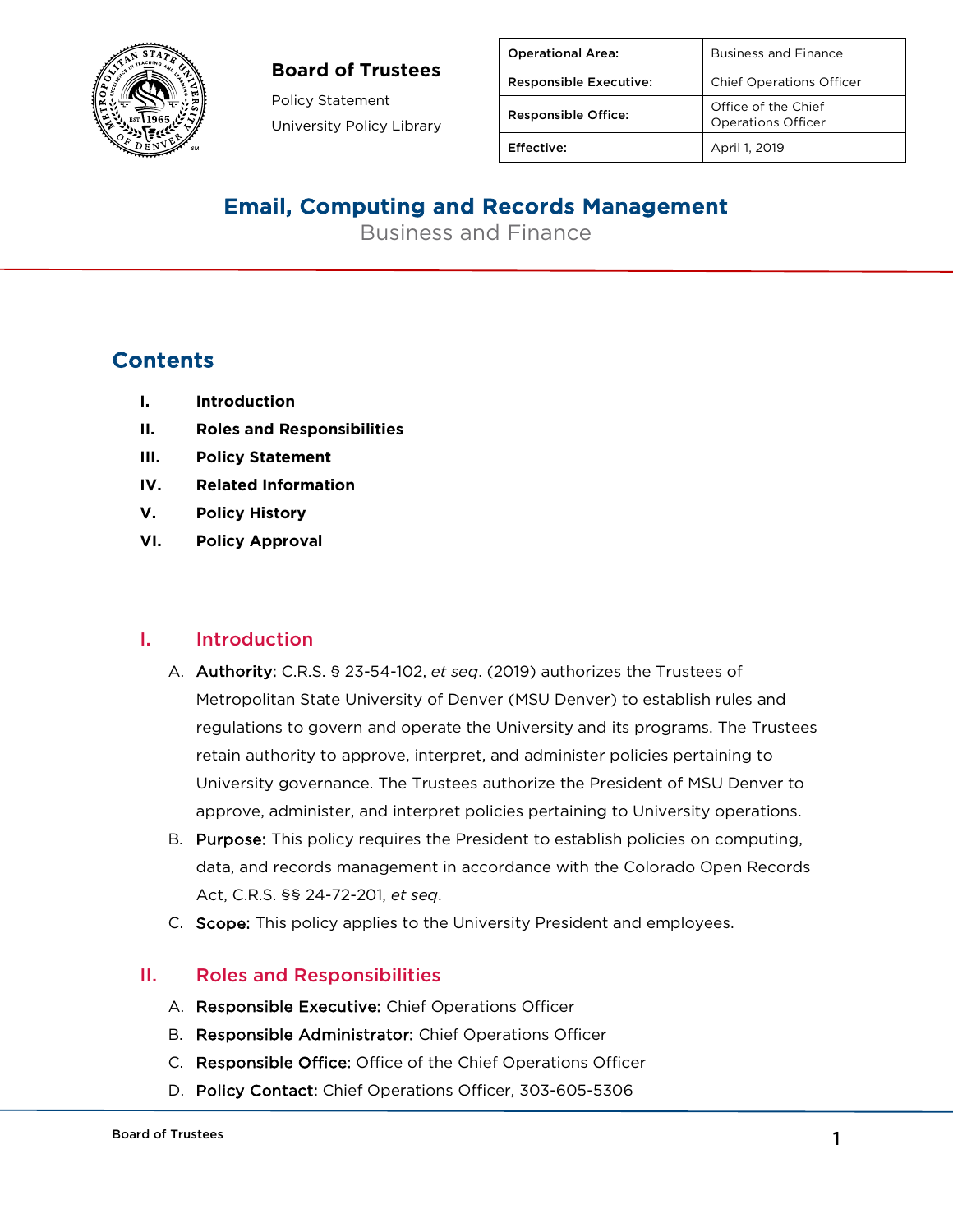#### **Board of Trustees**



Policy Statement University Policy Library

| <b>Operational Area:</b>      | <b>Business and Finance</b>                      |
|-------------------------------|--------------------------------------------------|
| <b>Responsible Executive:</b> | <b>Chief Operations Officer</b>                  |
| <b>Responsible Office:</b>    | Office of the Chief<br><b>Operations Officer</b> |
| Effective:                    | April 1, 2019                                    |

## Email, Computing and Records Management

Business and Finance

#### III. Policy Statement

The President shall develop policies pertaining to electronic mail and other electronic communications; use of University computers, including internet and intranet use; and the retention, archiving, and destruction of records kept only in digital or miniaturized form. Such policies shall comply with the Colorado Public Records Act, C.R.S. §§ 24-72-201 *et seq*.

#### IV. Related Information

- A. Colorado Open Records Act (CORA)
- B. Colorado Protections for Consumer Data Privacy Act
- C. MSU Denver Acceptable Use of Computing Resources Policy
- D. MSU Denver Email and Electronic Communications Security Policy
- E. MSU Denver Privacy of Student Records Policy
- F. MSU Denver Records Management Policy
- G. MSU Denver Social Media Use Policy
- H. U.S. Family Education and Privacy Act
- I. U.S. Health Insurance Portability and Accountability Act of 1996 (HIPAA)

#### V. Policy History

- A. Effective: April 1, 2019
- B. Revised: This policy supersedes section 3.9 of the *MSCD Trustees Manual*, 2007.
- C. Review: This policy will be reviewed every five years or as deemed necessary by University leadership.